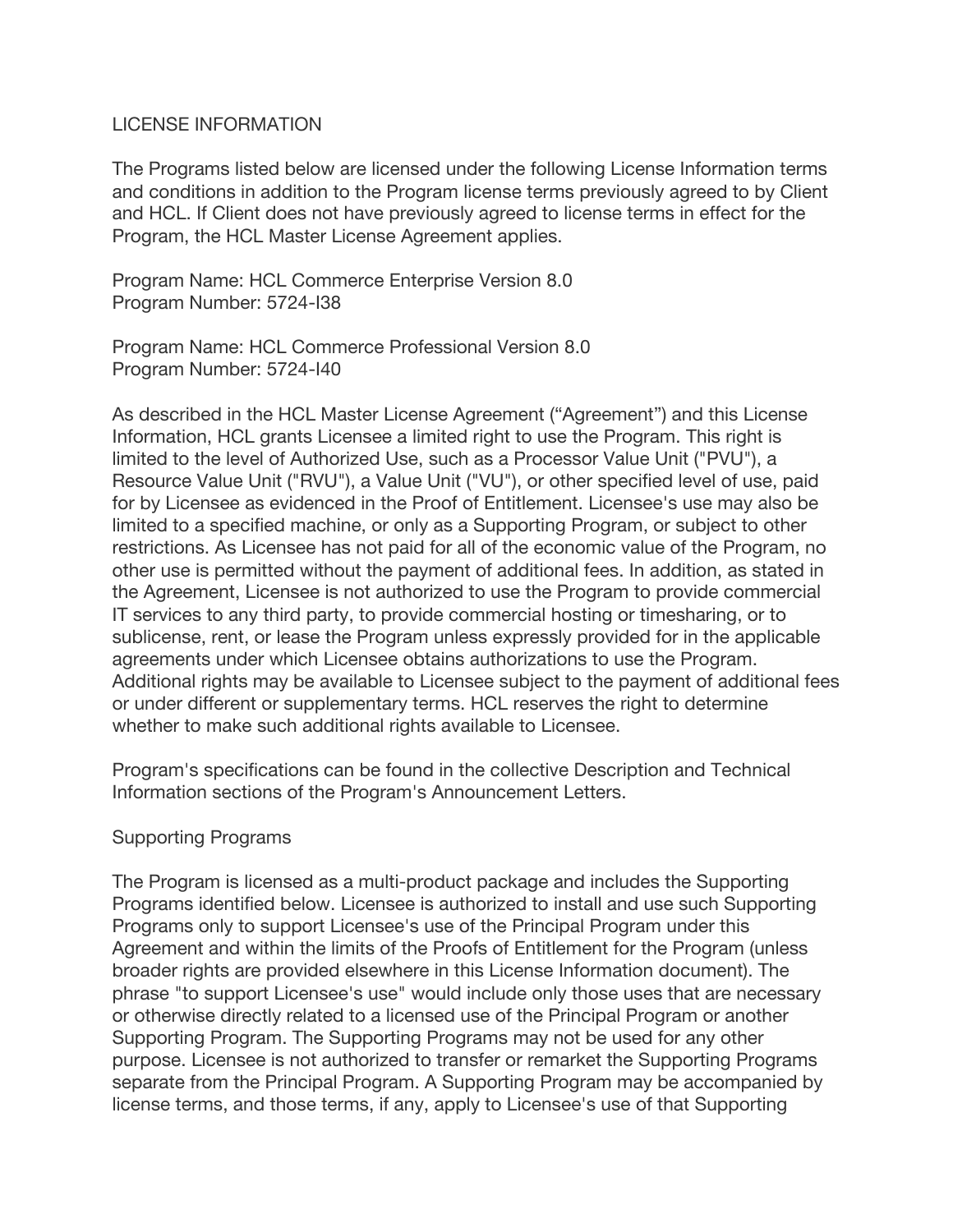Program. In the event of conflict, the terms in this License Information document supersede the Supporting Program's terms. When Licensee's right to use the Program expires or terminates, Licensee must discontinue use, destroy or promptly return all copies of the Supporting Programs to the party from whom Licensee acquired the Program. If Licensee downloaded the Supporting Programs, Licensee should contact the party from whom Licensee acquired the Program. If Licensee wishes to license the Supporting Programs for any use beyond the limits set forth above, please contact a HCL Sales Representative or the party from whom Licensee acquired the Program to obtain the appropriate license.

The following are Supporting Programs licensed with the Program: IBM WebSphere Application Server Network Deployment 8.5.5 IBM DB2 Enterprise Server Edition 10.5 IBM Security Directory Server 6.4 IBM Tealeaf CX 9.0 IBM Tealeaf cxImpact 9.0 IBM Tealeaf CX Mobile 9.0

Prohibited Components

Notwithstanding any provision in the Agreement, Licensee is not authorized to use any of the following components or functions of the Program:

IBM WebSphere eXtreme Scale (of IBM WebSphere Application Server Network Deployment)

IBM Security Directory Server Proxy server (of IBM Security Directory Server) Whitepages Application (of IBM Security Directory Server)

Redistributables

If the Program includes components that are Redistributable, they will be identified in the REDIST file that accompanies the Program. In addition to the license rights granted in the Agreement, Licensee may distribute the Redistributables subject to the following terms:

1) Redistribution must be in object code form only and must conform to all directions, instruction and specifications in the Program's accompanying REDIST or documentation;

2) If the Program's accompanying documentation expressly allows Licensee to modify the Redistributables, such modification must conform to all directions, instruction and specifications in that documentation and these modifications, if any, must be treated as Redistributables;

3) Redistributables may be distributed only as part of Licensee's application that was developed using the Program ("Licensee's Application") and only to support Licensee's customers in connection with their use of Licensee's Application. Licensee's Application must constitute significant value add such that the Redistributables are not a substantial motivation for the acquisition by end users of Licensee's software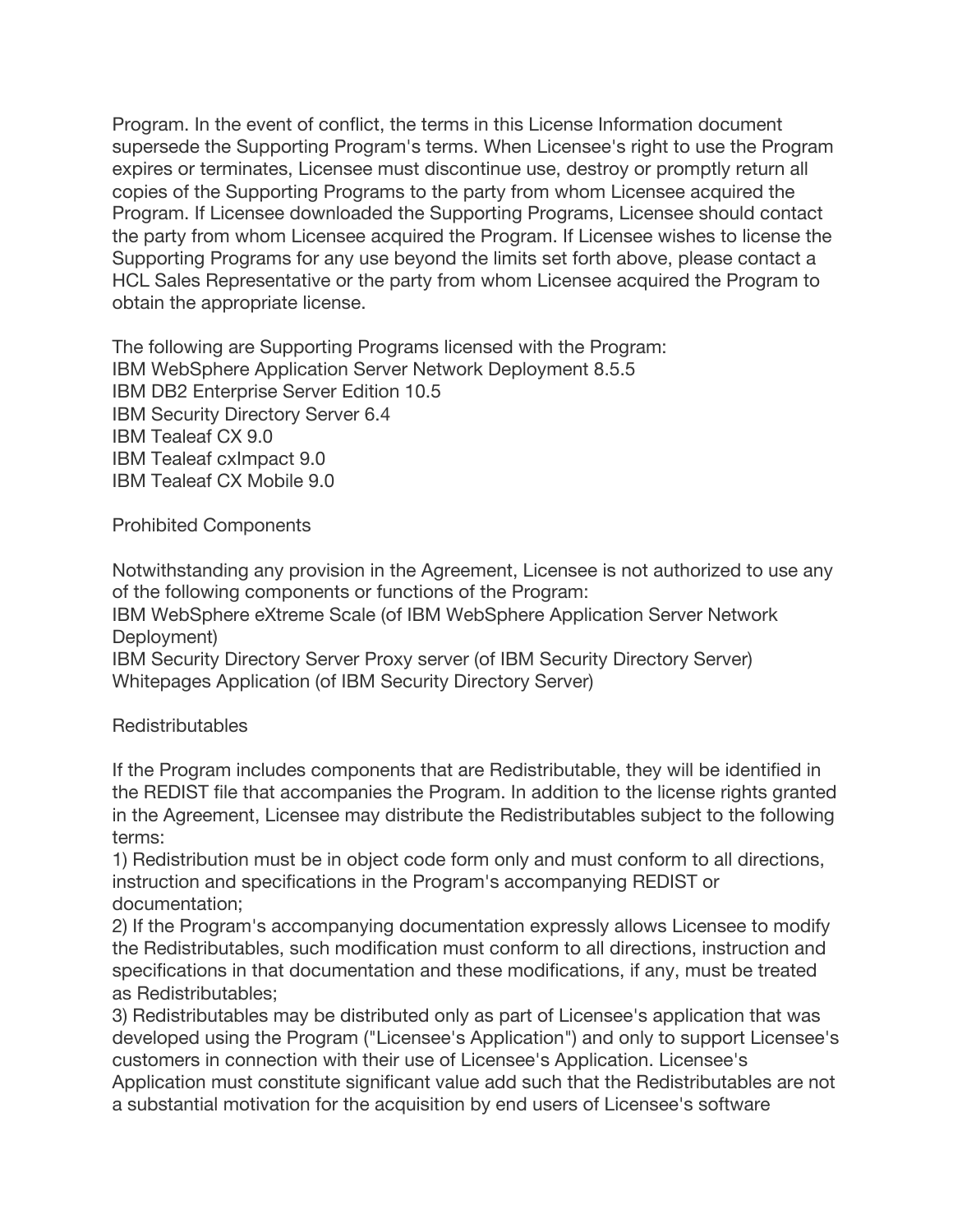product;

4) If the Redistributables include a Java Runtime Environment, Licensee must also include other non-Java Redistributables with Licensee's Application, unless the Application is designed to run only on general computer devices (for example, laptops, desktops and servers) and not on handheld or other pervasive devices (i.e., devices that contain a microprocessor but do not have computing as their primary purpose); 5) Licensee may not remove any copyright or notice files contained in the Redistributables;

6) Licensee must hold HCL, its suppliers or distributors harmless from and against any claim arising out of the use or distribution of Licensee's Application;

7) Licensee may not use the same path name as the original Redistributable files/modules;

8) Licensee may not use HCL's, its suppliers or distributors names or trademarks in connection with the marketing of Licensee's Application without HCL's or that supplier's or distributor's prior written consent;

9) HCL, its suppliers and distributors provide the Redistributables and related documentation without obligation of support and "AS IS", WITH NO WARRANTY OF ANY KIND, EITHER EXPRESS OR IMPLIED, INCLUDING THE WARRANTY OF TITLE, NON-INFRINGEMENT OR NON-INTERFERENCE AND THE IMPLIED WARRANTIES AND CONDITIONS OF MERCHANTABILITY AND FITNESS FOR A PARTICULAR PURPOSE;

10) Licensee is responsible for all technical assistance for Licensee's Application and any modifications to the Redistributables; and

11) Licensee's license agreement with the end user of Licensee's Application must notify the end user that the Redistributables or their modifications may not be i) used for any purpose other than to enable Licensee's Application, ii) copied (except for backup purposes), iii) further distributed or transferred without Licensee's Application or iv) reverse assembled, reverse compiled, or otherwise translated except as specifically permitted by law and without the possibility of a contractual waiver. Furthermore, Licensee's license agreement must be at least as protective of HCL as the terms of this Agreement.

Source Components and Sample Materials

The Program may include some components in source code form ("Source Components") and other materials identified as Sample Materials. Licensee may copy and modify Source Components and Sample Materials for internal use only provided such use is within the limits of the license rights under this Agreement, provided however that Licensee may not alter or delete any copyright information or notices contained in the Source Components or Sample Materials. HCL provides the Source Components and Sample Materials without obligation of support and "AS IS", WITH NO WARRANTY OF ANY KIND, EITHER EXPRESS OR IMPLIED, INCLUDING THE WARRANTY OF TITLE, NON-INFRINGEMENT OR NON-INTERFERENCE AND THE IMPLIED WARRANTIES AND CONDITIONS OF MERCHANTABILITY AND FITNESS FOR A PARTICULAR PURPOSE.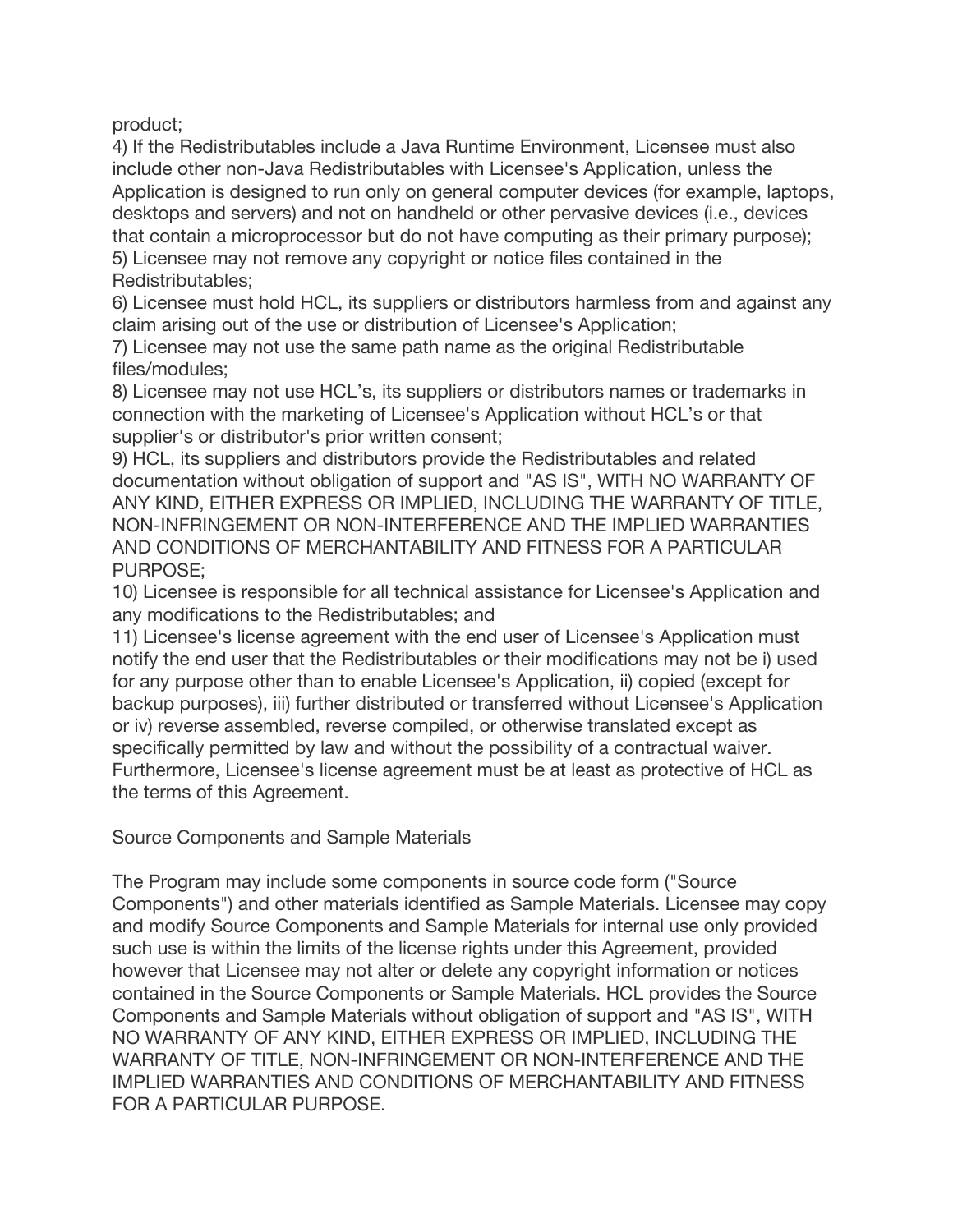For Source Components and Sample Materials listed in a Program's REDIST file, Licensee may redistribute modified versions of those Source Components or Sample Materials consistent with the terms of this license and any instructions in the REDIST file.

### Export and Import Restrictions

This Program may contain cryptography. Transfer to, or use by, users of the Program may be prohibited or subject to export or import laws, regulations or policies, including those of the United States Export Administration Regulations. Licensee assumes all responsibility for complying with all applicable laws, regulations, and policies regarding the export, import, or use of this Program, including but not limited to, U.S. restrictions on exports or reexports.

### Third Party Data and Services

The Program may contain links to or be used to access third party data services, databases, web services, software, or other third party content (all, "content"). Access to this content is provided "AS-IS", WITH NO WARRANTY OF ANY KIND, EXPRESS OR IMPLIED, INCLUDING THE WARRANTY OF TITLE, NON-INFRINGEMENT OR NON-INTERFERENCE AND THE IMPLIED WARRANTIES AND CONDITIONS OF MERCHANTABILITY AND FITNESS FOR A PARTICULAR PURPOSE. Access can be terminated by the relevant third parties at their sole discretion at any time. Licensee may be required to enter into separate agreements with the third parties for the access to or use of such content. HCL is not a party to any such separate agreements and as an express condition of this license Licensee agrees to comply with the terms of such separate agreements.

Processor Value Unit (PVU)

Processor Value Unit (PVU) is a unit of measure by which the Program can be licensed. The number of PVU entitlements required is based on the processor technology and the number of processors made available to the Program. HCL continues to define a processor, for the purpose of PVU-based licensing, to be each processor core on a chip. A dual-core processor chip, for example, has two processor cores.

Licensee can deploy the Program using either Full Capacity licensing or Virtualization Capacity (Sub-Capacity) licensing according to the Agreement's Sub-Capacity Licensing Terms (if any). If using Full Capacity licensing, Licensee must obtain PVU entitlements sufficient to cover all activated processor cores\* in the physical hardware environment made available to or managed by the Program, except for those servers from which the Program has been permanently removed. If using Virtualization Capacity licensing, Licensee must obtain entitlements sufficient to cover all activated processor cores made available to or managed by the Program.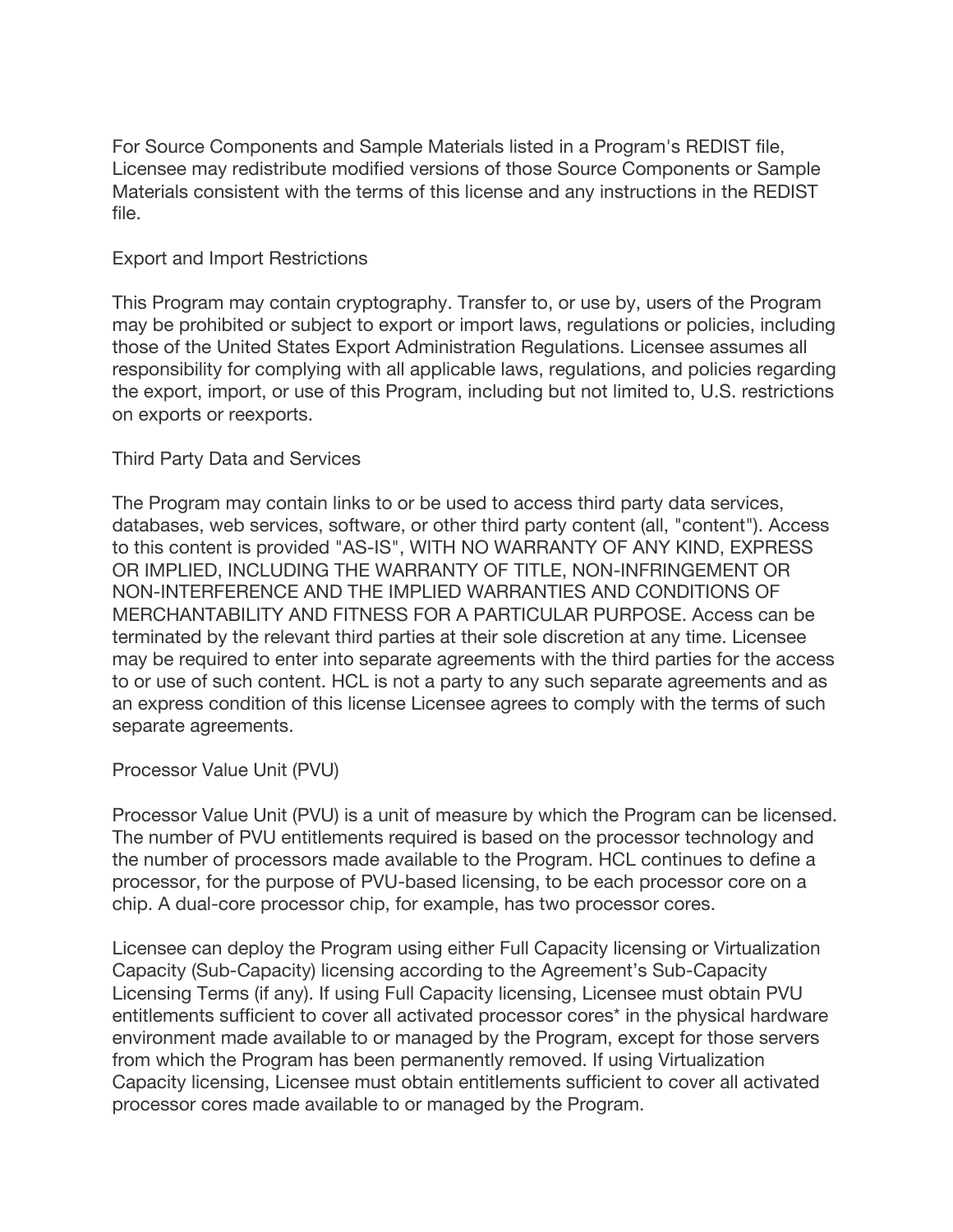\* An Activated processor core is a processor core that is available for use in a physical or virtual server, regardless of whether the capacity of the processor core can be or is limited through virtualization technologies, operating system commands, BIOS settings, or similar restrictions.

### Resource Value Unit (RVU)

Resource Value Unit (RVU) is a unit of measure by which the Program can be licensed. RVU Proofs of Entitlement are based on the number of units of a specific resource used or managed by the Program. Licensee must obtain sufficient entitlements for the number of RVUs required for Licensee's environment for the specific resources as specified in the table below. RVU entitlements are specific to the Program and the type of resource and may not be exchanged, interchanged, or aggregated with RVU entitlements of another program or resource.

## General Charge Terms

The Resources for the purpose of RVU calculation are the total number of 100,000 Order Lines processed by the Program in any consecutive 12 month period. An Order is any transaction that has been submitted for fulfilment. Order Lines are the line items on Orders managed by the Program.

Resource Value Unit Conversion Table From 1 to 2 Resources, 1.00 RVU per Resource From 3 to 5 Resources, 2 RVUs plus 0.90 RVUs per Resource above 2 From 6 to 10 Resources, 5 RVUs plus 0.80 RVUs per Resource above 5 From 11 to 20 Resources, 9 RVUs plus 0.70 RVUs per Resource above 10 From 21 to 35 Resources, 16 RVUs plus 0.60 RVUs per Resource above 20 From 36 to 50 Resources, 25 RVUs plus 0.45 RVUs per Resource above 35 For more than 50 Resources, 32 RVUs plus 0.30 RVUs per Resource above 50

Program-unique Terms

#### 1.0 Definitions

The following terms are defined for the purposes of this license:

Asset Store - A store that contains a collection of sharable resources (business artifacts, business processes, and storefront assets) that can be leveraged in other types of stores. An asset store does not perform or record business transactions; it is simply a holder of assets that can be used by other stores.

Catalog Asset Store - A type of Asset Store that is a collection of catalog artifacts that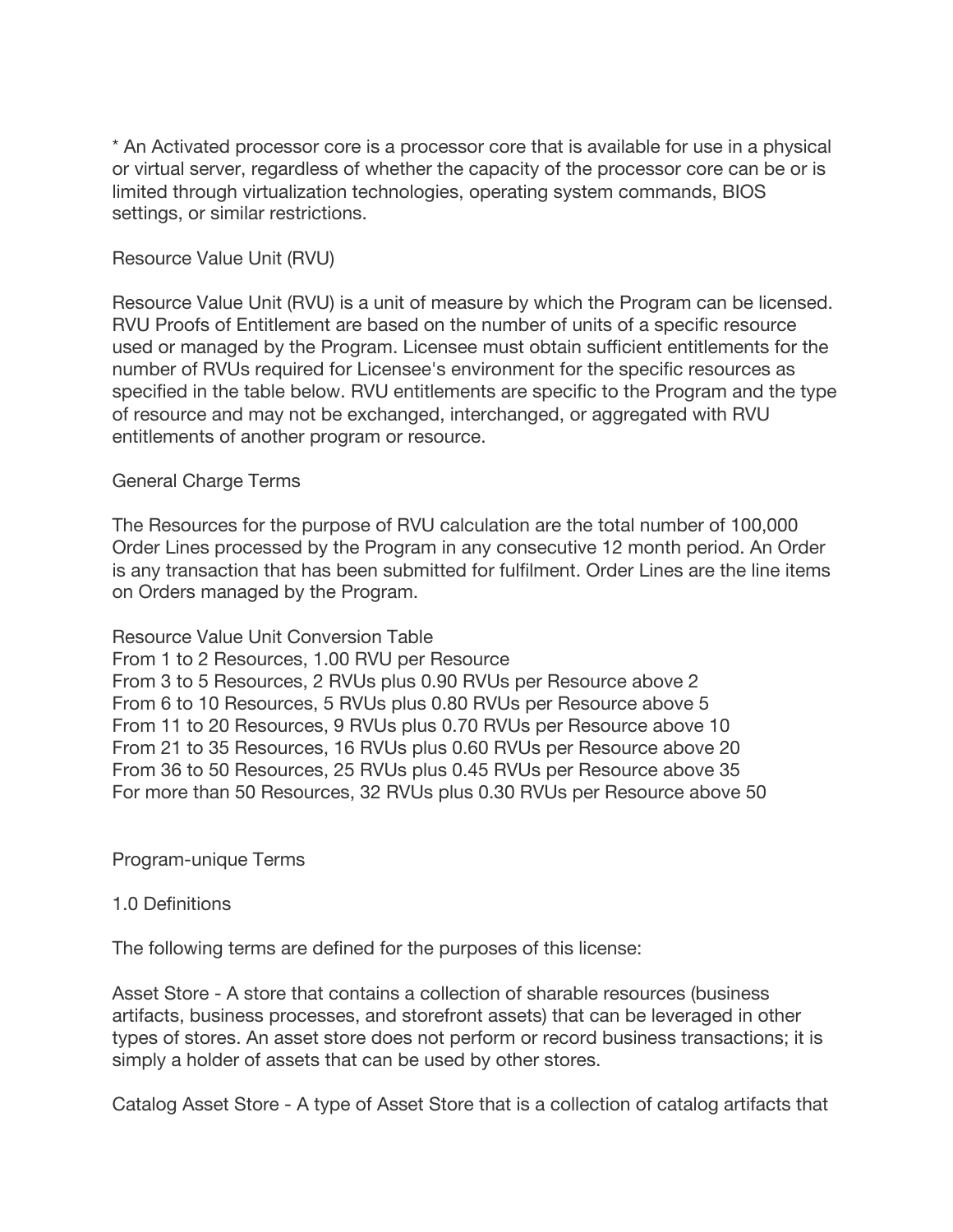creates a virtual catalog. A Catalog Asset Store can be identified and counted by a unique STORE ID key in the STORE table in HCL Commerce database, and by a value of CPS in the STORETYPE column of the STORE table.

Cold Standby - Use of a HCL Commerce server program for standby purposes that is installed and configured but not running

Contract - An agreement representing the terms and conditions that apply to a transaction in HCL Commerce. Contracts can be identified and counted in the CONTRACT table in HCL Commerce database.

Extended Site - A storefront created in HCL Commerce through the Store Creation wizard. It is accessible to customers for online business through any channel and/or touchpoint including, but not limited to, web, mobile devices, call centers, kiosks, and in-store solutions. A Store can be identified and counted by a unique STORE\_ID key in the STORE table in HCL Commerce database, and by a value of MHS in the STORETYPE column of the STORE table.

Organization - An entity that owns resources such as organization units, users, Stores, and Contracts in HCL Commerce. Organizations can be identified and counted in the ORGENTITY table in HCL Commerce database

Production - Use of a HCL Commerce server program to operate one or more live **Stores** 

Staging - Use of a HCL Commerce server program in which Store information and business content like catalog and promotions are managed in a separate environment from a Production server, and where incremental changes/updates are made, tested with fully developed application in preparation for promotion to the Production utilizing staging server utilities including but not limited to stagingprop, stagingcopy, and fileprop. Staging is meant for final review and end user sign off on the fully developed solution prior to promoting to Production.

Store - A storefront deployed in HCL Commerce that is accessible to customers for online business through any channel and/or touchpoint including, but limited not to, web, mobile devices, call centers, kiosks, and in-store solutions. A Store can be identified and counted by a unique STORE\_ID key in the STORE table in HCL Commerce database, and by a value of B2C in the STORETYPE column of the STORE table.

Storefront Asset Store - A type of Asset Store that is a collection of JSP files, commands, business processes (for example, order processing), business policies and access control policies that create a virtual storefront. A Storefront Asset Store can be identified and counted by a unique STORE\_ID key in the STORE table in HCL Commerce database, and by a value of MPS in the STORETYPE column of the STORE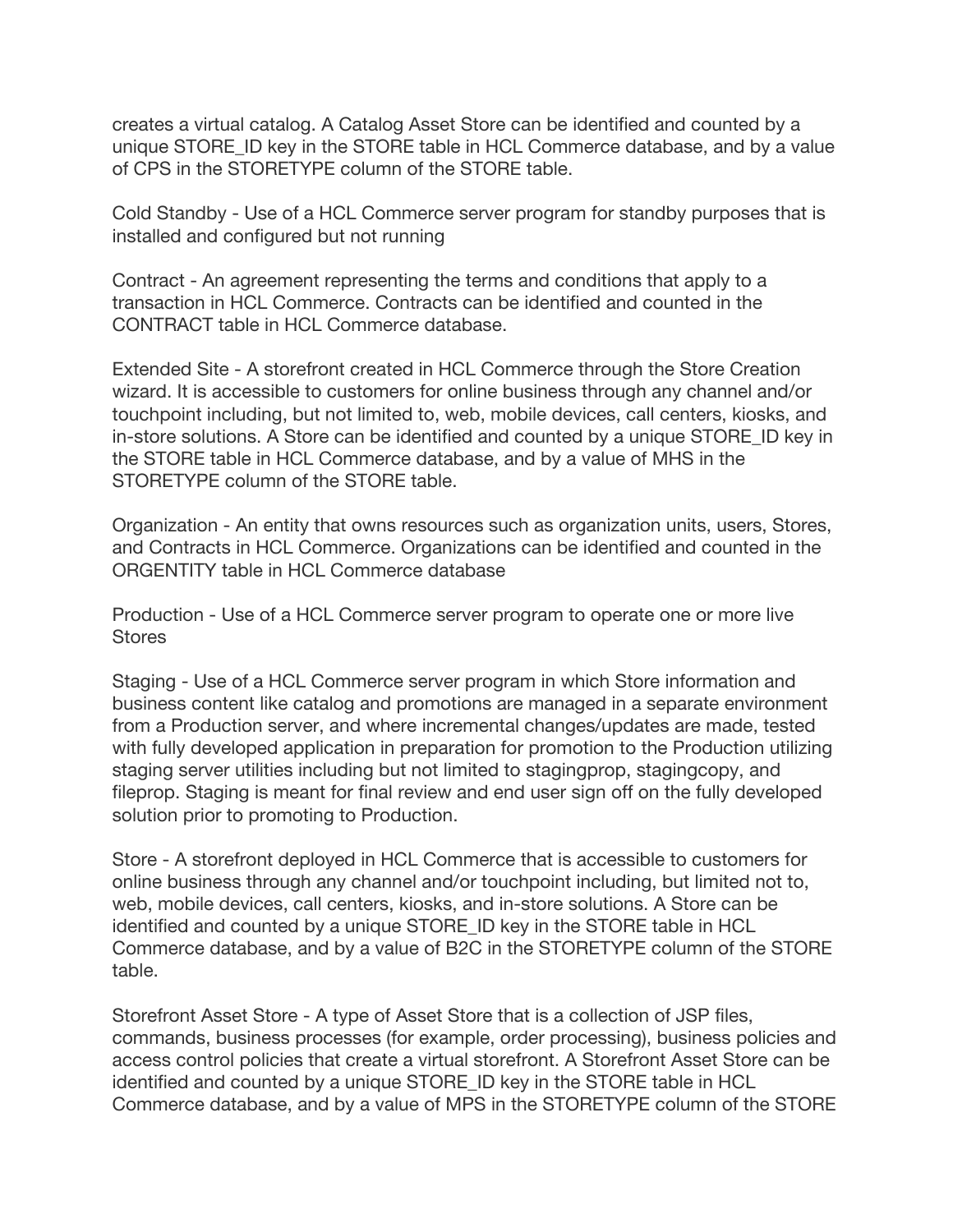table.

Test - Use of a HCL Commerce server program for testing of a HCL Commerce solution, including but not limited to functional, integration, system, performance, and load testing. Testing does not include Staging, provided that Testing may include testing of Staging server utilities and functions.

Warm Standby - Use of a HCL Commerce server program for standby purposes that is installed, configured and running but not performing any e-Commerce related activities, including Production or Staging (but may be performing HCL Commerce database replication).

# 2.0 Authorized Use

The following restrictions apply to HCL Commerce Professional:

Licensee may use the Program to operate a maximum of one (1) Extended Site, with one (1) associated Contract, one (1) Storefront Asset Store, one (1) Catalog Asset Store, and only using the Organizations created by the Program.

If Licensee is entitled under the PVU metric, Licensee may use the Program to operate a maximum of one (1) Store and one (1) associated Contract and only using the Organizations created by the Program per 100 Processor Value Units ("PVUs") (120 PVUs for POWER processors).

If Licensee is entitled under the RVU metric, Licensee may use the Program to operate a maximum of one (1) Store and one (1) associated Contract and only using the Organizations created by the Program per 1 RVU.

The following terms apply to all editions:

If Licensee is entitled under the PVU metric, Licensee must be fully licensed for a sufficient number of PVU entitlements for each server used for Staging and Production server environments. Test, Cold Standby, and Warm Standby server environments do not require additional PVU entitlements (provided that Test, Cold Standby and Warm Standby server environments are not used for Production or Staging purposes).

If Licensee is entitled under the RVU metric, Licensee must be fully licensed for a sufficient number of RVU entitlements for the Resources managed by the Production server environments. Staging, Test, Cold Standby, and Warm Standby server environments do not require additional RVU entitlements (provided that the Staging, Test, Cold Standby and Warm Standby server environments are not used for Production purposes).

2.1 HCL Commerce Search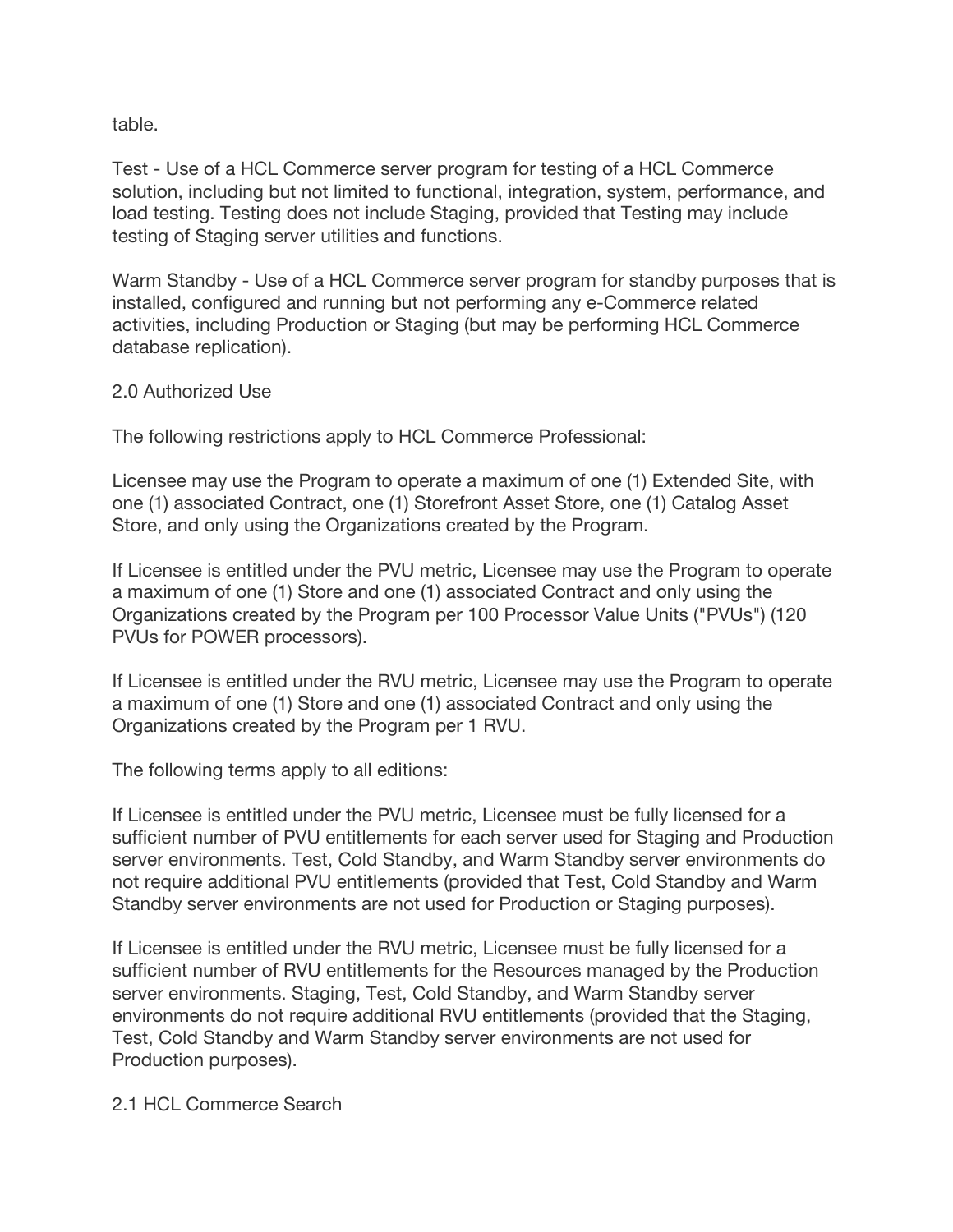Licensee is authorized to install the HCL Commerce Search component only for processing search queries generated by HCL Commerce, and not for serving other applications or web sites.

Licensee may install the HCL Commerce Search component, and WebSphere Application Server in support of the Search component, on one or more different machine(s) from where Licensee has installed HCL Commerce, provided that Licensee's use of the HCL Commerce Search component and WebSphere Application Server in support of the Search component may not exceed the maximum resource or other charge unit capacity for which Licensee is licensed to use HCL Commerce under its Proof of Entitlement.

# 2.2 ADDITIONAL TERMS FOR SAMPLE MATERIALS

Sample Material included with the Program include Starter Stores. "Starter Store" means a functional sample online Store provided in a store archive format with the Program, and are samples designed to be used as a base from which a customized online Stores can be created. Starter Store sample materials may include the names of individuals, companies, brands and products in order to illustrate concepts as completely as possible. All of these names are fictitious and any similarity to the names and addresses used by actual persons or business enterprises is entirely coincidental. Starter Store sample materials may also contain text, images and/or similar content that are the copyrighted materials of HCL or third parties ("Sample Content"). Notwithstanding the "Sample Materials" section of this License Information, Sample Content is provided for illustrative purposes only and Licensee is not permitted to copy, display, retransmit or otherwise use or re-use the Sample Content (including, but not limited to, in Licensee's production Store(s)).

Other Sample Materials included with the Program include code or script samples to illustrate HCL Commerce functions and they are located in [install]\samples directory where [install] is the user-specified or the default Program install directory.

3.0 Program-unique Terms for Supporting Programs

## 3.1 IBM DB2

## IBM DB2

- Entitlement: Ratio 1/1 (if licensed under the PVU metric)
- Use Limitations: Use by Principal Program

"Ratio n/m" means that Licensee receives some number ('n') entitlements for the Supporting Program for every specified number ('m') entitlements of the Principal Program as a whole. Unless otherwise specified, the number of entitlements for the Supporting Program is rounded up to a multiple of 'n'. For example, if a Program